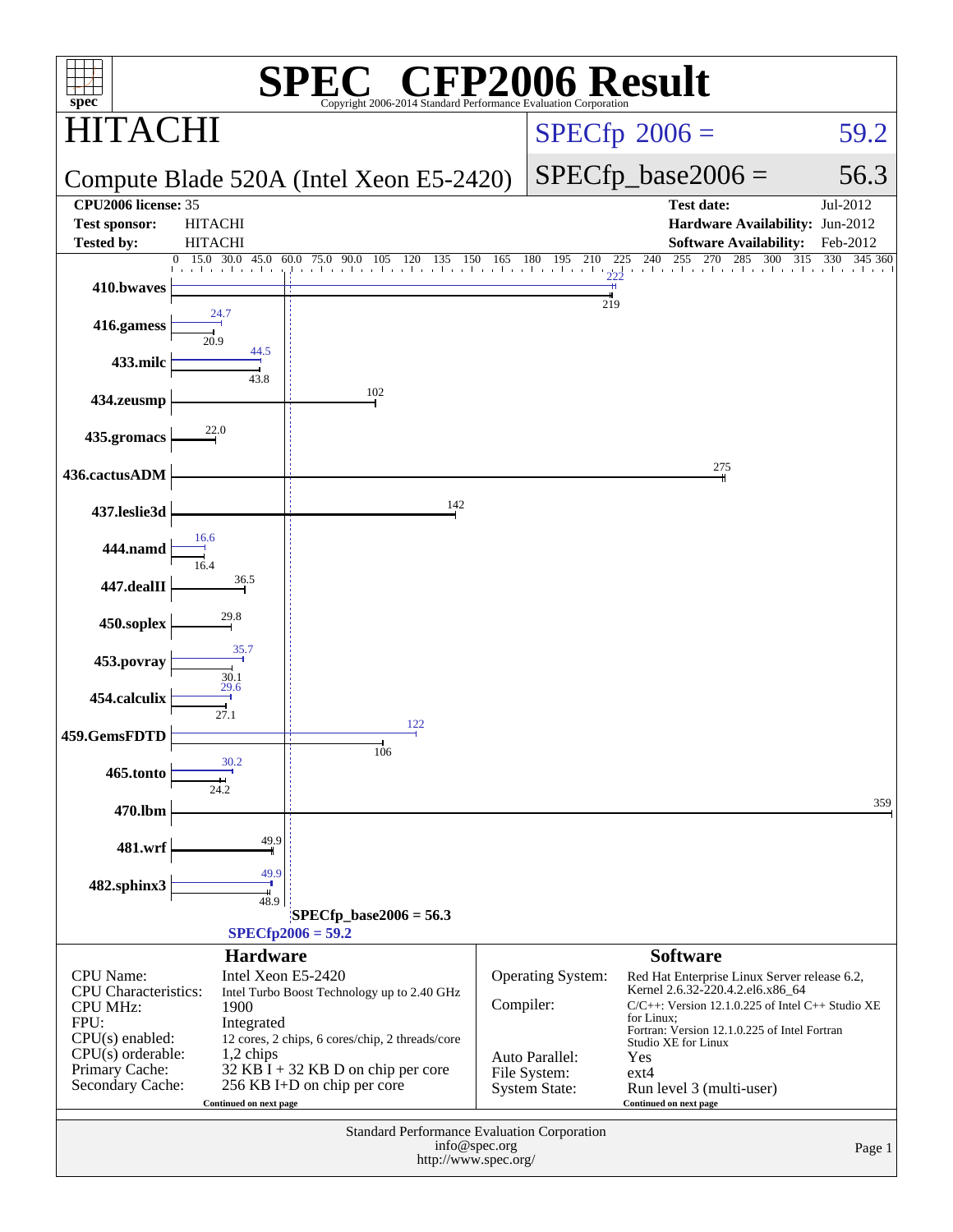

### TACHI

### $SPECfp2006 = 59.2$  $SPECfp2006 = 59.2$

Compute Blade 520A (Intel Xeon E5-2420)

 $SPECTp\_base2006 = 56.3$ 

| <b>CPU2006 license: 35</b>                    |                                                                                                    |                                         | <b>Test date:</b><br>$Jul-2012$           |
|-----------------------------------------------|----------------------------------------------------------------------------------------------------|-----------------------------------------|-------------------------------------------|
| <b>Test sponsor:</b>                          | <b>HITACHI</b>                                                                                     |                                         | <b>Hardware Availability: Jun-2012</b>    |
| <b>Tested by:</b>                             | <b>HITACHI</b>                                                                                     |                                         | <b>Software Availability:</b><br>Feb-2012 |
| L3 Cache:<br>Other Cache:                     | 15 MB I+D on chip per chip<br>None                                                                 | <b>Base Pointers:</b><br>Peak Pointers: | $64$ -bit<br>$32/64$ -bit                 |
| Memory:<br>Disk Subsystem:<br>Other Hardware: | 96 GB (12 x 8 GB 2Rx4 PC3L-10600R-9, ECC)<br>2 x 147 GB SAS, 15000 RPM RAID1 configuration<br>None | Other Software:                         | None                                      |

**[Results Table](http://www.spec.org/auto/cpu2006/Docs/result-fields.html#ResultsTable)**

|                  |                                                                                                          |       |                |       | IWUULW LUVIV   |             |                |              |                |              |                |              |
|------------------|----------------------------------------------------------------------------------------------------------|-------|----------------|-------|----------------|-------------|----------------|--------------|----------------|--------------|----------------|--------------|
|                  | <b>Base</b>                                                                                              |       |                |       |                | <b>Peak</b> |                |              |                |              |                |              |
| <b>Benchmark</b> | <b>Seconds</b>                                                                                           | Ratio | <b>Seconds</b> | Ratio | <b>Seconds</b> | Ratio       | <b>Seconds</b> | <b>Ratio</b> | <b>Seconds</b> | <b>Ratio</b> | <b>Seconds</b> | <b>Ratio</b> |
| 410.bwayes       | 62.1                                                                                                     | 219   | 61.9           | 219   | 61.7           | 220         | 61.3           | 222          | 61.7           | 220          | 61.3           | 222          |
| 416.gamess       | 937                                                                                                      | 20.9  | 938            | 20.9  | 937            | 20.9        | 796            | 24.6         | 794            | 24.7         | 794            | 24.7         |
| $433$ .milc      | 210                                                                                                      | 43.8  | 209            | 44.0  | 210            | 43.8        | 206            | 44.5         | 206            | 44.5         | 206            | 44.5         |
| $434$ . zeusmp   | 89.7                                                                                                     | 101   | 89.5           | 102   | 89.5           | 102         | 89.7           | 101          | 89.5           | <b>102</b>   | 89.5           | 102          |
| $435.$ gromacs   | 326                                                                                                      | 21.9  | 324            | 22.0  | 324            | 22.0        | 326            | 21.9         | 324            | 22.0         | 324            | 22.0         |
| 436.cactusADM    | 43.5                                                                                                     | 275   | 43.3           | 276   | 43.5           | 275         | 43.5           | 275          | 43.3           | 276          | 43.5           | 275          |
| 437.leslie3d     | 66.3                                                                                                     | 142   | 66.3           | 142   | 66.3           | 142         | 66.3           | 142          | 66.3           | 142          | 66.3           | <u>142</u>   |
| 444.namd         | 490                                                                                                      | 16.4  | 491            | 16.3  | 490            | 16.4        | 482            | 16.6         | 482            | 16.6         | 482            | 16.6         |
| 447.dealII       | 313                                                                                                      | 36.5  | 312            | 36.6  | 314            | 36.5        | 313            | 36.5         | 312            | 36.6         | 314            | 36.5         |
| $ 450$ .soplex   | 280                                                                                                      | 29.8  | 279            | 29.8  | 281            | 29.7        | 280            | 29.8         | 279            | 29.8         | 281            | 29.7         |
| $453$ .povray    | 176                                                                                                      | 30.2  | 177            | 30.1  | 177            | 30.0        | 149            | 35.7         | 149            | 35.6         | 148            | 35.9         |
| $ 454$ .calculix | 304                                                                                                      | 27.1  | 306            | 27.0  | 301            | 27.4        | 278            | 29.6         | 280            | 29.5         | 278            | 29.6         |
| 459.GemsFDTD     | 101                                                                                                      | 105   | 101            | 106   | 101            | 106         | 87.0           | 122          | 87.0           | 122          | 87.0           | 122          |
| $465$ .tonto     | 367                                                                                                      | 26.8  | 406            | 24.2  | 409            | 24.1        | 326            | 30.2         | 323            | 30.4         | 326            | 30.2         |
| 470.1bm          | 38.2                                                                                                     | 359   | 38.2           | 359   | 38.2           | 359         | 38.2           | 359          | 38.2           | 359          | 38.2           | 359          |
| $ 481$ .wrf      | 224                                                                                                      | 49.9  | 224            | 49.8  | 221            | 50.4        | 224            | 49.9         | 224            | 49.8         | 221            | 50.4         |
| 482.sphinx3      | 398                                                                                                      | 48.9  | 397            | 49.1  | 407            | 47.9        | 395            | 49.3         | 390            | 49.9         | 389            | 50.1         |
|                  | Results appear in the order in which they were run. Bold underlined text indicates a median measurement. |       |                |       |                |             |                |              |                |              |                |              |

#### **[Operating System Notes](http://www.spec.org/auto/cpu2006/Docs/result-fields.html#OperatingSystemNotes)**

Stack size set to unlimited using "ulimit -s unlimited"

#### **[Platform Notes](http://www.spec.org/auto/cpu2006/Docs/result-fields.html#PlatformNotes)**

 Sysinfo program /home/cpu2006/config/sysinfo.rev6800 \$Rev: 6800 \$ \$Date:: 2011-10-11 #\$ 6f2ebdff5032aaa42e583f96b07f99d3 running on localhost.localdomain Sun Jul 1 11:04:53 2012

 This section contains SUT (System Under Test) info as seen by some common utilities. To remove or add to this section, see: <http://www.spec.org/cpu2006/Docs/config.html#sysinfo>

 From /proc/cpuinfo model name : Intel(R) Xeon(R) CPU E5-2420 0 @ 1.90GHz Continued on next page

> Standard Performance Evaluation Corporation [info@spec.org](mailto:info@spec.org) <http://www.spec.org/>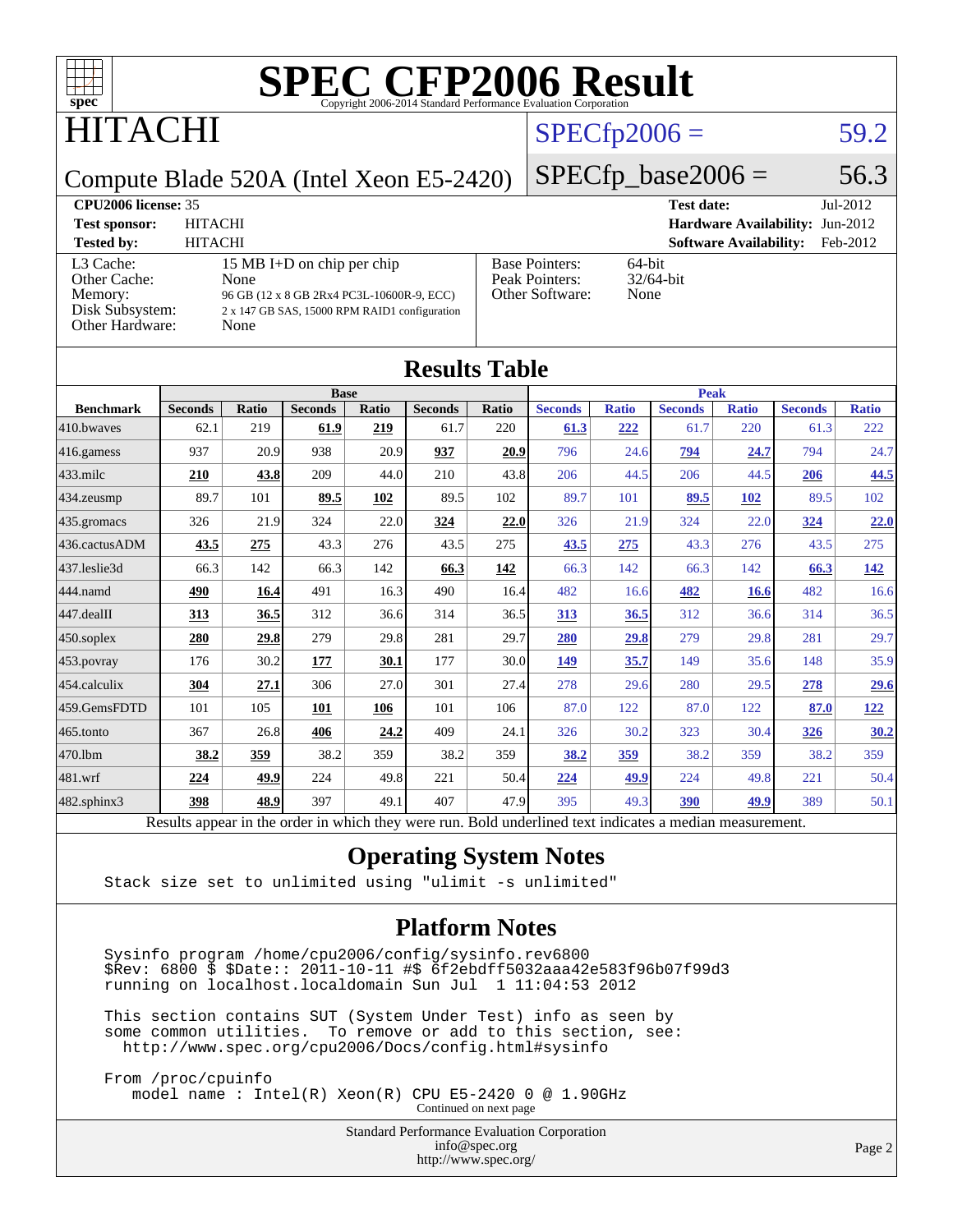

### ITACHI

 $SPECTp2006 = 59.2$ 

Compute Blade 520A (Intel Xeon E5-2420)

**[CPU2006 license:](http://www.spec.org/auto/cpu2006/Docs/result-fields.html#CPU2006license)** 35 **[Test date:](http://www.spec.org/auto/cpu2006/Docs/result-fields.html#Testdate)** Jul-2012 **[Test sponsor:](http://www.spec.org/auto/cpu2006/Docs/result-fields.html#Testsponsor)** HITACHI **[Hardware Availability:](http://www.spec.org/auto/cpu2006/Docs/result-fields.html#HardwareAvailability)** Jun-2012 **[Tested by:](http://www.spec.org/auto/cpu2006/Docs/result-fields.html#Testedby)** HITACHI **[Software Availability:](http://www.spec.org/auto/cpu2006/Docs/result-fields.html#SoftwareAvailability)** Feb-2012

 $SPECTp\_base2006 = 56.3$ 

#### **[Platform Notes \(Continued\)](http://www.spec.org/auto/cpu2006/Docs/result-fields.html#PlatformNotes)**

 2 "physical id"s (chips) 24 "processors" cores, siblings (Caution: counting these is hw and system dependent. The following excerpts from /proc/cpuinfo might not be reliable. Use with caution.) cpu cores : 6 siblings : 12 physical 0: cores 0 1 2 3 4 5 physical 1: cores 0 1 2 3 4 5 cache size : 15360 KB From /proc/meminfo MemTotal: 99044504 kB HugePages\_Total: 0<br>Hugepagesize: 2048 kB Hugepagesize: /usr/bin/lsb\_release -d Red Hat Enterprise Linux Server release 6.2 (Santiago) From /etc/\*release\* /etc/\*version\* redhat-release: Red Hat Enterprise Linux Server release 6.2 (Santiago) system-release: Red Hat Enterprise Linux Server release 6.2 (Santiago) system-release-cpe: cpe:/o:redhat:enterprise\_linux:6server:ga:server uname -a: Linux localhost.localdomain 2.6.32-220.4.2.el6.x86\_64 #1 SMP Mon Feb 6 16:39:28 EST 2012 x86\_64 x86\_64 x86\_64 GNU/Linux run-level 3 Jun 29 17:44

(End of data from sysinfo program)

#### **[General Notes](http://www.spec.org/auto/cpu2006/Docs/result-fields.html#GeneralNotes)**

Environment variables set by runspec before the start of the run: KMP\_AFFINITY = "granularity=fine,compact,1,0" LD\_LIBRARY\_PATH = "/home/cpu2006/libs/32:/home/cpu2006/libs/64" OMP\_NUM\_THREADS = "12"

 Binaries compiled on a system with 1x Core i7-860 CPU + 8GB memory using RHEL5.5 Transparent Huge Pages disabled with: echo never > /sys/kernel/mm/redhat\_transparent\_hugepage/enabled

HITACHI BladeSymphony BS520A and HITACHI Compute Blade 520A are electronically equivalent. The results have been measured on a HITACHI BladeSymphony BS520A.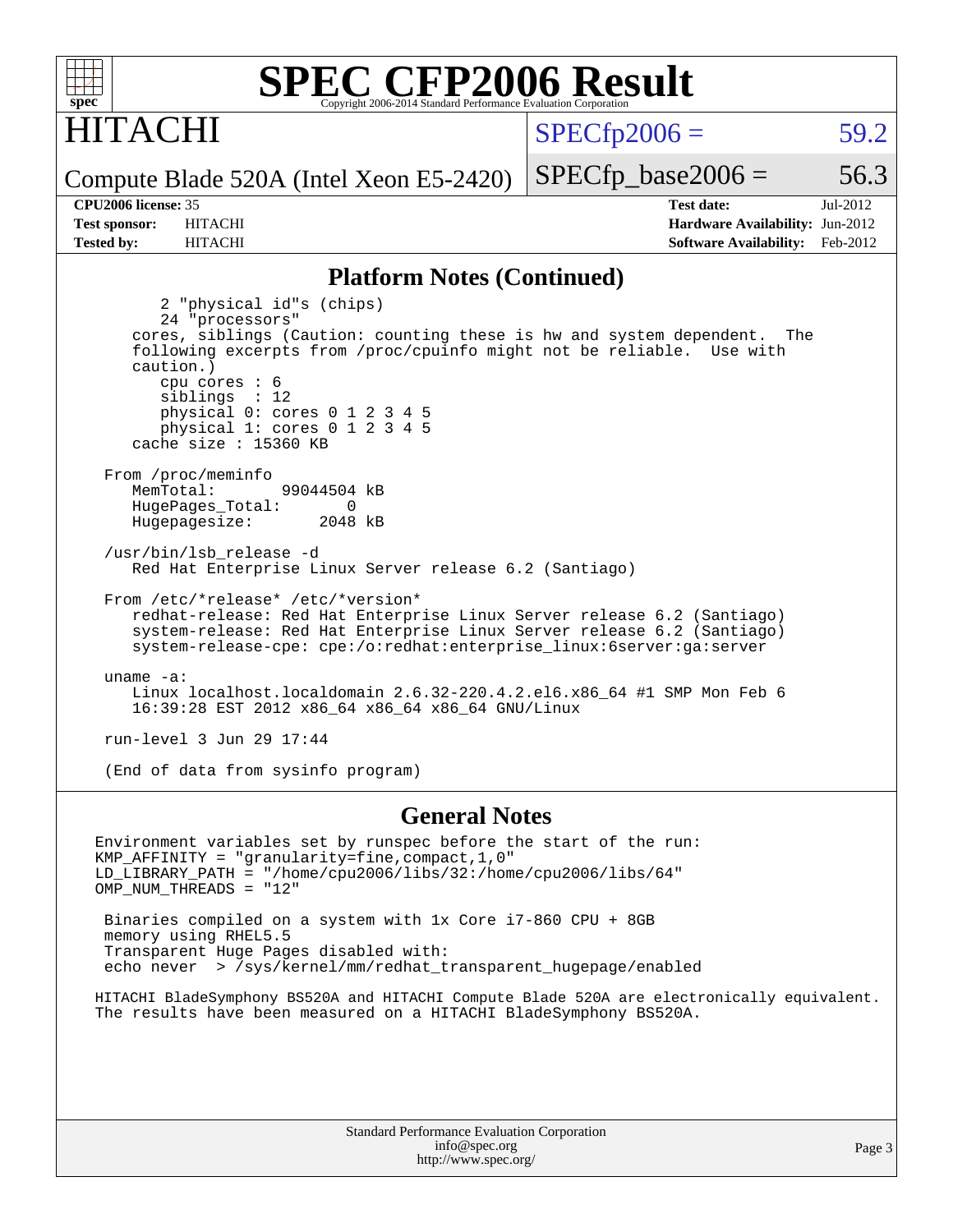

### HITACHI

 $SPECTp2006 = 59.2$ 

Compute Blade 520A (Intel Xeon E5-2420)

 $SPECTp\_base2006 = 56.3$ 

**[CPU2006 license:](http://www.spec.org/auto/cpu2006/Docs/result-fields.html#CPU2006license)** 35 **[Test date:](http://www.spec.org/auto/cpu2006/Docs/result-fields.html#Testdate)** Jul-2012 **[Test sponsor:](http://www.spec.org/auto/cpu2006/Docs/result-fields.html#Testsponsor)** HITACHI **[Hardware Availability:](http://www.spec.org/auto/cpu2006/Docs/result-fields.html#HardwareAvailability)** Jun-2012 **[Tested by:](http://www.spec.org/auto/cpu2006/Docs/result-fields.html#Testedby)** HITACHI **[Software Availability:](http://www.spec.org/auto/cpu2006/Docs/result-fields.html#SoftwareAvailability)** Feb-2012

#### **[Base Compiler Invocation](http://www.spec.org/auto/cpu2006/Docs/result-fields.html#BaseCompilerInvocation)**

[C benchmarks](http://www.spec.org/auto/cpu2006/Docs/result-fields.html#Cbenchmarks):  $\text{icc}$  -m64

[C++ benchmarks:](http://www.spec.org/auto/cpu2006/Docs/result-fields.html#CXXbenchmarks) [icpc -m64](http://www.spec.org/cpu2006/results/res2012q3/cpu2006-20120703-23515.flags.html#user_CXXbase_intel_icpc_64bit_bedb90c1146cab66620883ef4f41a67e)

[Fortran benchmarks](http://www.spec.org/auto/cpu2006/Docs/result-fields.html#Fortranbenchmarks): [ifort -m64](http://www.spec.org/cpu2006/results/res2012q3/cpu2006-20120703-23515.flags.html#user_FCbase_intel_ifort_64bit_ee9d0fb25645d0210d97eb0527dcc06e)

[Benchmarks using both Fortran and C](http://www.spec.org/auto/cpu2006/Docs/result-fields.html#BenchmarksusingbothFortranandC): [icc -m64](http://www.spec.org/cpu2006/results/res2012q3/cpu2006-20120703-23515.flags.html#user_CC_FCbase_intel_icc_64bit_0b7121f5ab7cfabee23d88897260401c) [ifort -m64](http://www.spec.org/cpu2006/results/res2012q3/cpu2006-20120703-23515.flags.html#user_CC_FCbase_intel_ifort_64bit_ee9d0fb25645d0210d97eb0527dcc06e)

#### **[Base Portability Flags](http://www.spec.org/auto/cpu2006/Docs/result-fields.html#BasePortabilityFlags)**

| 410.bwaves: -DSPEC CPU LP64                 |                                                                |
|---------------------------------------------|----------------------------------------------------------------|
| 416.gamess: - DSPEC_CPU_LP64                |                                                                |
| 433.milc: -DSPEC CPU LP64                   |                                                                |
| 434.zeusmp: -DSPEC_CPU_LP64                 |                                                                |
| 435.gromacs: -DSPEC_CPU_LP64 -nofor_main    |                                                                |
| 436.cactusADM: -DSPEC CPU LP64 -nofor main  |                                                                |
| 437.leslie3d: -DSPEC CPU LP64               |                                                                |
| 444.namd: - DSPEC CPU LP64                  |                                                                |
| 447.dealII: -DSPEC CPU LP64                 |                                                                |
| 450.soplex: -DSPEC_CPU_LP64                 |                                                                |
| 453.povray: -DSPEC_CPU_LP64                 |                                                                |
| 454.calculix: - DSPEC CPU LP64 - nofor main |                                                                |
| 459.GemsFDTD: -DSPEC CPU LP64               |                                                                |
| 465.tonto: - DSPEC_CPU LP64                 |                                                                |
| 470.1bm: - DSPEC CPU LP64                   |                                                                |
|                                             | 481.wrf: -DSPEC_CPU_LP64 -DSPEC_CPU_CASE_FLAG -DSPEC_CPU_LINUX |
| 482.sphinx3: -DSPEC_CPU_LP64                |                                                                |
|                                             |                                                                |

#### **[Base Optimization Flags](http://www.spec.org/auto/cpu2006/Docs/result-fields.html#BaseOptimizationFlags)**

[C benchmarks](http://www.spec.org/auto/cpu2006/Docs/result-fields.html#Cbenchmarks): [-xAVX](http://www.spec.org/cpu2006/results/res2012q3/cpu2006-20120703-23515.flags.html#user_CCbase_f-xAVX) [-ipo](http://www.spec.org/cpu2006/results/res2012q3/cpu2006-20120703-23515.flags.html#user_CCbase_f-ipo) [-O3](http://www.spec.org/cpu2006/results/res2012q3/cpu2006-20120703-23515.flags.html#user_CCbase_f-O3) [-no-prec-div](http://www.spec.org/cpu2006/results/res2012q3/cpu2006-20120703-23515.flags.html#user_CCbase_f-no-prec-div) [-static](http://www.spec.org/cpu2006/results/res2012q3/cpu2006-20120703-23515.flags.html#user_CCbase_f-static) [-parallel](http://www.spec.org/cpu2006/results/res2012q3/cpu2006-20120703-23515.flags.html#user_CCbase_f-parallel) [-opt-prefetch](http://www.spec.org/cpu2006/results/res2012q3/cpu2006-20120703-23515.flags.html#user_CCbase_f-opt-prefetch) [-ansi-alias](http://www.spec.org/cpu2006/results/res2012q3/cpu2006-20120703-23515.flags.html#user_CCbase_f-ansi-alias) [C++ benchmarks:](http://www.spec.org/auto/cpu2006/Docs/result-fields.html#CXXbenchmarks) [-xAVX](http://www.spec.org/cpu2006/results/res2012q3/cpu2006-20120703-23515.flags.html#user_CXXbase_f-xAVX) [-ipo](http://www.spec.org/cpu2006/results/res2012q3/cpu2006-20120703-23515.flags.html#user_CXXbase_f-ipo) [-O3](http://www.spec.org/cpu2006/results/res2012q3/cpu2006-20120703-23515.flags.html#user_CXXbase_f-O3) [-no-prec-div](http://www.spec.org/cpu2006/results/res2012q3/cpu2006-20120703-23515.flags.html#user_CXXbase_f-no-prec-div) [-static](http://www.spec.org/cpu2006/results/res2012q3/cpu2006-20120703-23515.flags.html#user_CXXbase_f-static) [-opt-prefetch](http://www.spec.org/cpu2006/results/res2012q3/cpu2006-20120703-23515.flags.html#user_CXXbase_f-opt-prefetch) [-ansi-alias](http://www.spec.org/cpu2006/results/res2012q3/cpu2006-20120703-23515.flags.html#user_CXXbase_f-ansi-alias) [Fortran benchmarks](http://www.spec.org/auto/cpu2006/Docs/result-fields.html#Fortranbenchmarks): [-xAVX](http://www.spec.org/cpu2006/results/res2012q3/cpu2006-20120703-23515.flags.html#user_FCbase_f-xAVX) [-ipo](http://www.spec.org/cpu2006/results/res2012q3/cpu2006-20120703-23515.flags.html#user_FCbase_f-ipo) [-O3](http://www.spec.org/cpu2006/results/res2012q3/cpu2006-20120703-23515.flags.html#user_FCbase_f-O3) [-no-prec-div](http://www.spec.org/cpu2006/results/res2012q3/cpu2006-20120703-23515.flags.html#user_FCbase_f-no-prec-div) [-static](http://www.spec.org/cpu2006/results/res2012q3/cpu2006-20120703-23515.flags.html#user_FCbase_f-static) [-parallel](http://www.spec.org/cpu2006/results/res2012q3/cpu2006-20120703-23515.flags.html#user_FCbase_f-parallel) [-opt-prefetch](http://www.spec.org/cpu2006/results/res2012q3/cpu2006-20120703-23515.flags.html#user_FCbase_f-opt-prefetch) [Benchmarks using both Fortran and C](http://www.spec.org/auto/cpu2006/Docs/result-fields.html#BenchmarksusingbothFortranandC): [-xAVX](http://www.spec.org/cpu2006/results/res2012q3/cpu2006-20120703-23515.flags.html#user_CC_FCbase_f-xAVX) [-ipo](http://www.spec.org/cpu2006/results/res2012q3/cpu2006-20120703-23515.flags.html#user_CC_FCbase_f-ipo) [-O3](http://www.spec.org/cpu2006/results/res2012q3/cpu2006-20120703-23515.flags.html#user_CC_FCbase_f-O3) [-no-prec-div](http://www.spec.org/cpu2006/results/res2012q3/cpu2006-20120703-23515.flags.html#user_CC_FCbase_f-no-prec-div) [-static](http://www.spec.org/cpu2006/results/res2012q3/cpu2006-20120703-23515.flags.html#user_CC_FCbase_f-static) [-parallel](http://www.spec.org/cpu2006/results/res2012q3/cpu2006-20120703-23515.flags.html#user_CC_FCbase_f-parallel) [-opt-prefetch](http://www.spec.org/cpu2006/results/res2012q3/cpu2006-20120703-23515.flags.html#user_CC_FCbase_f-opt-prefetch) [-ansi-alias](http://www.spec.org/cpu2006/results/res2012q3/cpu2006-20120703-23515.flags.html#user_CC_FCbase_f-ansi-alias)

| <b>Standard Performance Evaluation Corporation</b> |
|----------------------------------------------------|
| info@spec.org                                      |
| http://www.spec.org/                               |

#### Page 4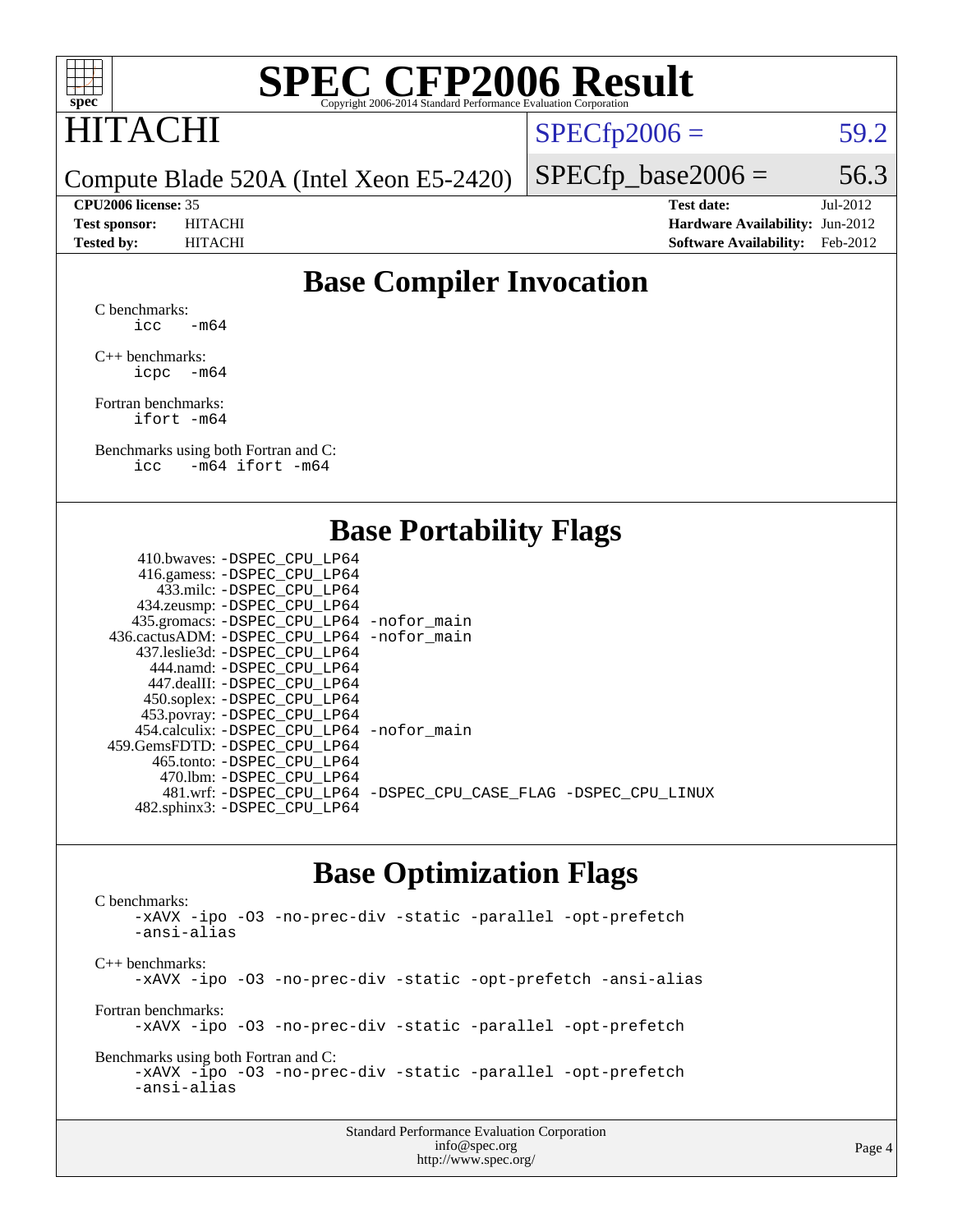

### HITACHI

 $SPECTp2006 = 59.2$ 

Compute Blade 520A (Intel Xeon E5-2420)

 $SPECTp\_base2006 = 56.3$ 

**[CPU2006 license:](http://www.spec.org/auto/cpu2006/Docs/result-fields.html#CPU2006license)** 35 **[Test date:](http://www.spec.org/auto/cpu2006/Docs/result-fields.html#Testdate)** Jul-2012 **[Test sponsor:](http://www.spec.org/auto/cpu2006/Docs/result-fields.html#Testsponsor)** HITACHI **[Hardware Availability:](http://www.spec.org/auto/cpu2006/Docs/result-fields.html#HardwareAvailability)** Jun-2012 **[Tested by:](http://www.spec.org/auto/cpu2006/Docs/result-fields.html#Testedby)** HITACHI **[Software Availability:](http://www.spec.org/auto/cpu2006/Docs/result-fields.html#SoftwareAvailability)** Feb-2012

#### **[Peak Compiler Invocation](http://www.spec.org/auto/cpu2006/Docs/result-fields.html#PeakCompilerInvocation)**

[C benchmarks](http://www.spec.org/auto/cpu2006/Docs/result-fields.html#Cbenchmarks):  $\text{icc}$   $-\text{m64}$ 

[C++ benchmarks:](http://www.spec.org/auto/cpu2006/Docs/result-fields.html#CXXbenchmarks) [icpc -m64](http://www.spec.org/cpu2006/results/res2012q3/cpu2006-20120703-23515.flags.html#user_CXXpeak_intel_icpc_64bit_bedb90c1146cab66620883ef4f41a67e)

[Fortran benchmarks](http://www.spec.org/auto/cpu2006/Docs/result-fields.html#Fortranbenchmarks): [ifort -m64](http://www.spec.org/cpu2006/results/res2012q3/cpu2006-20120703-23515.flags.html#user_FCpeak_intel_ifort_64bit_ee9d0fb25645d0210d97eb0527dcc06e)

[Benchmarks using both Fortran and C](http://www.spec.org/auto/cpu2006/Docs/result-fields.html#BenchmarksusingbothFortranandC): [icc -m64](http://www.spec.org/cpu2006/results/res2012q3/cpu2006-20120703-23515.flags.html#user_CC_FCpeak_intel_icc_64bit_0b7121f5ab7cfabee23d88897260401c) [ifort -m64](http://www.spec.org/cpu2006/results/res2012q3/cpu2006-20120703-23515.flags.html#user_CC_FCpeak_intel_ifort_64bit_ee9d0fb25645d0210d97eb0527dcc06e)

#### **[Peak Portability Flags](http://www.spec.org/auto/cpu2006/Docs/result-fields.html#PeakPortabilityFlags)**

Same as Base Portability Flags

#### **[Peak Optimization Flags](http://www.spec.org/auto/cpu2006/Docs/result-fields.html#PeakOptimizationFlags)**

[C benchmarks](http://www.spec.org/auto/cpu2006/Docs/result-fields.html#Cbenchmarks):

 433.milc: [-xAVX](http://www.spec.org/cpu2006/results/res2012q3/cpu2006-20120703-23515.flags.html#user_peakPASS2_CFLAGSPASS2_LDFLAGS433_milc_f-xAVX)(pass 2) [-prof-gen](http://www.spec.org/cpu2006/results/res2012q3/cpu2006-20120703-23515.flags.html#user_peakPASS1_CFLAGSPASS1_LDFLAGS433_milc_prof_gen_e43856698f6ca7b7e442dfd80e94a8fc)(pass 1) [-ipo](http://www.spec.org/cpu2006/results/res2012q3/cpu2006-20120703-23515.flags.html#user_peakPASS2_CFLAGSPASS2_LDFLAGS433_milc_f-ipo)(pass 2) [-O3](http://www.spec.org/cpu2006/results/res2012q3/cpu2006-20120703-23515.flags.html#user_peakPASS2_CFLAGSPASS2_LDFLAGS433_milc_f-O3)(pass 2) [-no-prec-div](http://www.spec.org/cpu2006/results/res2012q3/cpu2006-20120703-23515.flags.html#user_peakPASS2_CFLAGSPASS2_LDFLAGS433_milc_f-no-prec-div)(pass 2) [-prof-use](http://www.spec.org/cpu2006/results/res2012q3/cpu2006-20120703-23515.flags.html#user_peakPASS2_CFLAGSPASS2_LDFLAGS433_milc_prof_use_bccf7792157ff70d64e32fe3e1250b55)(pass 2) [-static](http://www.spec.org/cpu2006/results/res2012q3/cpu2006-20120703-23515.flags.html#user_peakOPTIMIZE433_milc_f-static) [-auto-ilp32](http://www.spec.org/cpu2006/results/res2012q3/cpu2006-20120703-23515.flags.html#user_peakCOPTIMIZE433_milc_f-auto-ilp32) [-ansi-alias](http://www.spec.org/cpu2006/results/res2012q3/cpu2006-20120703-23515.flags.html#user_peakCOPTIMIZE433_milc_f-ansi-alias)

 $470.$ lbm: basepeak = yes

 482.sphinx3: [-xAVX](http://www.spec.org/cpu2006/results/res2012q3/cpu2006-20120703-23515.flags.html#user_peakOPTIMIZE482_sphinx3_f-xAVX) [-ipo](http://www.spec.org/cpu2006/results/res2012q3/cpu2006-20120703-23515.flags.html#user_peakOPTIMIZE482_sphinx3_f-ipo) [-O3](http://www.spec.org/cpu2006/results/res2012q3/cpu2006-20120703-23515.flags.html#user_peakOPTIMIZE482_sphinx3_f-O3) [-no-prec-div](http://www.spec.org/cpu2006/results/res2012q3/cpu2006-20120703-23515.flags.html#user_peakOPTIMIZE482_sphinx3_f-no-prec-div) [-unroll2](http://www.spec.org/cpu2006/results/res2012q3/cpu2006-20120703-23515.flags.html#user_peakCOPTIMIZE482_sphinx3_f-unroll_784dae83bebfb236979b41d2422d7ec2) [-ansi-alias](http://www.spec.org/cpu2006/results/res2012q3/cpu2006-20120703-23515.flags.html#user_peakCOPTIMIZE482_sphinx3_f-ansi-alias) [-parallel](http://www.spec.org/cpu2006/results/res2012q3/cpu2006-20120703-23515.flags.html#user_peakCOPTIMIZE482_sphinx3_f-parallel)

[C++ benchmarks:](http://www.spec.org/auto/cpu2006/Docs/result-fields.html#CXXbenchmarks)

 444.namd: [-xAVX](http://www.spec.org/cpu2006/results/res2012q3/cpu2006-20120703-23515.flags.html#user_peakPASS2_CXXFLAGSPASS2_LDFLAGS444_namd_f-xAVX)(pass 2) [-prof-gen](http://www.spec.org/cpu2006/results/res2012q3/cpu2006-20120703-23515.flags.html#user_peakPASS1_CXXFLAGSPASS1_LDFLAGS444_namd_prof_gen_e43856698f6ca7b7e442dfd80e94a8fc)(pass 1) [-ipo](http://www.spec.org/cpu2006/results/res2012q3/cpu2006-20120703-23515.flags.html#user_peakPASS2_CXXFLAGSPASS2_LDFLAGS444_namd_f-ipo)(pass 2) [-O3](http://www.spec.org/cpu2006/results/res2012q3/cpu2006-20120703-23515.flags.html#user_peakPASS2_CXXFLAGSPASS2_LDFLAGS444_namd_f-O3)(pass 2) [-no-prec-div](http://www.spec.org/cpu2006/results/res2012q3/cpu2006-20120703-23515.flags.html#user_peakPASS2_CXXFLAGSPASS2_LDFLAGS444_namd_f-no-prec-div)(pass 2) [-prof-use](http://www.spec.org/cpu2006/results/res2012q3/cpu2006-20120703-23515.flags.html#user_peakPASS2_CXXFLAGSPASS2_LDFLAGS444_namd_prof_use_bccf7792157ff70d64e32fe3e1250b55)(pass 2) [-fno-alias](http://www.spec.org/cpu2006/results/res2012q3/cpu2006-20120703-23515.flags.html#user_peakCXXOPTIMIZEOPTIMIZE444_namd_f-no-alias_694e77f6c5a51e658e82ccff53a9e63a) [-auto-ilp32](http://www.spec.org/cpu2006/results/res2012q3/cpu2006-20120703-23515.flags.html#user_peakCXXOPTIMIZE444_namd_f-auto-ilp32)

447.dealII: basepeak = yes

450.soplex: basepeak = yes

 453.povray: [-xAVX](http://www.spec.org/cpu2006/results/res2012q3/cpu2006-20120703-23515.flags.html#user_peakPASS2_CXXFLAGSPASS2_LDFLAGS453_povray_f-xAVX)(pass 2) [-prof-gen](http://www.spec.org/cpu2006/results/res2012q3/cpu2006-20120703-23515.flags.html#user_peakPASS1_CXXFLAGSPASS1_LDFLAGS453_povray_prof_gen_e43856698f6ca7b7e442dfd80e94a8fc)(pass 1) [-ipo](http://www.spec.org/cpu2006/results/res2012q3/cpu2006-20120703-23515.flags.html#user_peakPASS2_CXXFLAGSPASS2_LDFLAGS453_povray_f-ipo)(pass 2) [-O3](http://www.spec.org/cpu2006/results/res2012q3/cpu2006-20120703-23515.flags.html#user_peakPASS2_CXXFLAGSPASS2_LDFLAGS453_povray_f-O3)(pass 2) [-no-prec-div](http://www.spec.org/cpu2006/results/res2012q3/cpu2006-20120703-23515.flags.html#user_peakPASS2_CXXFLAGSPASS2_LDFLAGS453_povray_f-no-prec-div)(pass 2) [-prof-use](http://www.spec.org/cpu2006/results/res2012q3/cpu2006-20120703-23515.flags.html#user_peakPASS2_CXXFLAGSPASS2_LDFLAGS453_povray_prof_use_bccf7792157ff70d64e32fe3e1250b55)(pass 2) [-unroll4](http://www.spec.org/cpu2006/results/res2012q3/cpu2006-20120703-23515.flags.html#user_peakCXXOPTIMIZE453_povray_f-unroll_4e5e4ed65b7fd20bdcd365bec371b81f) [-ansi-alias](http://www.spec.org/cpu2006/results/res2012q3/cpu2006-20120703-23515.flags.html#user_peakCXXOPTIMIZE453_povray_f-ansi-alias)

[Fortran benchmarks](http://www.spec.org/auto/cpu2006/Docs/result-fields.html#Fortranbenchmarks):

 410.bwaves: [-xAVX](http://www.spec.org/cpu2006/results/res2012q3/cpu2006-20120703-23515.flags.html#user_peakOPTIMIZE410_bwaves_f-xAVX) [-ipo](http://www.spec.org/cpu2006/results/res2012q3/cpu2006-20120703-23515.flags.html#user_peakOPTIMIZE410_bwaves_f-ipo) [-O3](http://www.spec.org/cpu2006/results/res2012q3/cpu2006-20120703-23515.flags.html#user_peakOPTIMIZE410_bwaves_f-O3) [-no-prec-div](http://www.spec.org/cpu2006/results/res2012q3/cpu2006-20120703-23515.flags.html#user_peakOPTIMIZE410_bwaves_f-no-prec-div) [-opt-prefetch](http://www.spec.org/cpu2006/results/res2012q3/cpu2006-20120703-23515.flags.html#user_peakOPTIMIZE410_bwaves_f-opt-prefetch) [-parallel](http://www.spec.org/cpu2006/results/res2012q3/cpu2006-20120703-23515.flags.html#user_peakOPTIMIZE410_bwaves_f-parallel) [-static](http://www.spec.org/cpu2006/results/res2012q3/cpu2006-20120703-23515.flags.html#user_peakOPTIMIZE410_bwaves_f-static)

Continued on next page

Standard Performance Evaluation Corporation [info@spec.org](mailto:info@spec.org) <http://www.spec.org/>